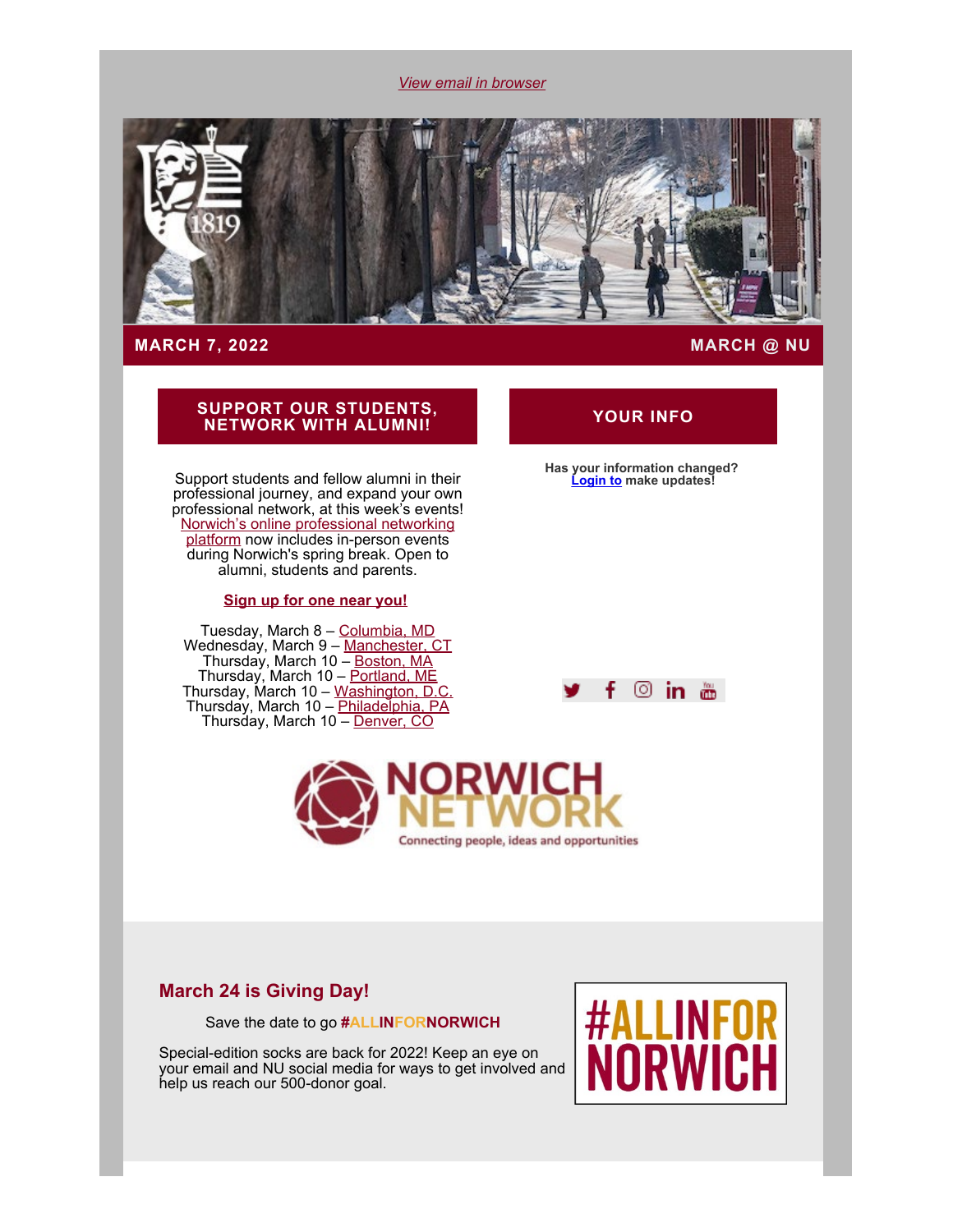# **President's Inauguration Tour**

This spring President Anarumo will be traveling the country to meet the Norwich family and share his vision for Norwich's third century. Register now for an event near you:



<u>[Tampa, FL](https://alumni.norwich.edu/TampaTour?srctid=1&erid=22454371&trid=0ca2c1df-c519-4b10-a75a-b08d4b74adae)</u> – Tuesday, March 8 <u>[Orlando, FL](https://alumni.norwich.edu/OrlandoTour?srctid=1&erid=22454371&trid=0ca2c1df-c519-4b10-a75a-b08d4b74adae)</u> – Thursday, March 10 <u>Vero Beach, FL</u> – Friday, March 11 [Palm Beach Gardens, FL](https://alumni.norwich.edu/PalmBeachTour?srctid=1&erid=22454371&trid=0ca2c1df-c519-4b10-a75a-b08d4b74adae) - Friday, March 11 [Washington, DC - International Spy Museum](https://alumni.norwich.edu/events/presidentsinaugurationtourDCspymuseum?srctid=1&erid=22454371&trid=0ca2c1df-c519-4b10-a75a-b08d4b74adae) – Friday, March 18 [Washington, DC - National Museum of the U.S.](https://alumni.norwich.edu/events/presidentsinaugurationtourdcnationalarmymuseum?srctid=1&erid=22454371&trid=0ca2c1df-c519-4b10-a75a-b08d4b74adae) <u>Army</u> – Saturday, March 19

<u>[San Antonio, T](https://alumni.norwich.edu/FortWorthTour?srctid=1&erid=22454371&trid=0ca2c1df-c519-4b10-a75a-b08d4b74adae)X</u> – Saturday, March 26 <u>[Austin, TX - R](https://alumni.norwich.edu/McKinneyTour?srctid=1&erid=22454371&trid=0ca2c1df-c519-4b10-a75a-b08d4b74adae)ange at Austin</u> – Sunday, [March 27](https://alumni.norwich.edu/SpringTour?srctid=1&erid=22454371&trid=0ca2c1df-c519-4b10-a75a-b08d4b74adae) Austin, TX - Pinthouse Brewing – Sunday, March 27 Fort Worth, TX – Tuesday, March 29 <u>McKinney, TX</u> – Wednesday, March 30 Spring, TX – Thursday, March 31 *...and more to come!*

For information on upcoming and past tour events, visit: **[alumni.norwich.edu/inaugurationtour](https://alumni.norwich.edu/page.redir?target=https%3a%2f%2falumni.norwich.edu%2finaugurationtour&srcid=157788&srctid=1&erid=22454371&trid=0ca2c1df-c519-4b10-a75a-b08d4b74adae)**

# **Norwich News**



#### **2022 COMMENCEMENT SPEAKER**

Deshauna Barber, nonprofit CEO for veteran's advocacy and first-ever soldier to be crowned Miss USA, will be Norwich's 2022 commencement speaker.

#### **[Read More »](https://alumni.norwich.edu/page.redir?target=https%3a%2f%2fwww.norwich.edu%2fnews%2f3632-norwich-university-nonprofit-ceo-and-first-ever-soldier-to-be-crowned-miss-usa-to-speak-at-2022-norwich-commencement&srcid=157788&srctid=1&erid=22454371&trid=0ca2c1df-c519-4b10-a75a-b08d4b74adae)**



#### **2022 ROTC COMMISSIONING CEREMONY SPEAKER**

Norwich University's graduating future officers will hear remarks from U.S. Army Maj. Gen. Douglas Stitt '90.

**Read More »**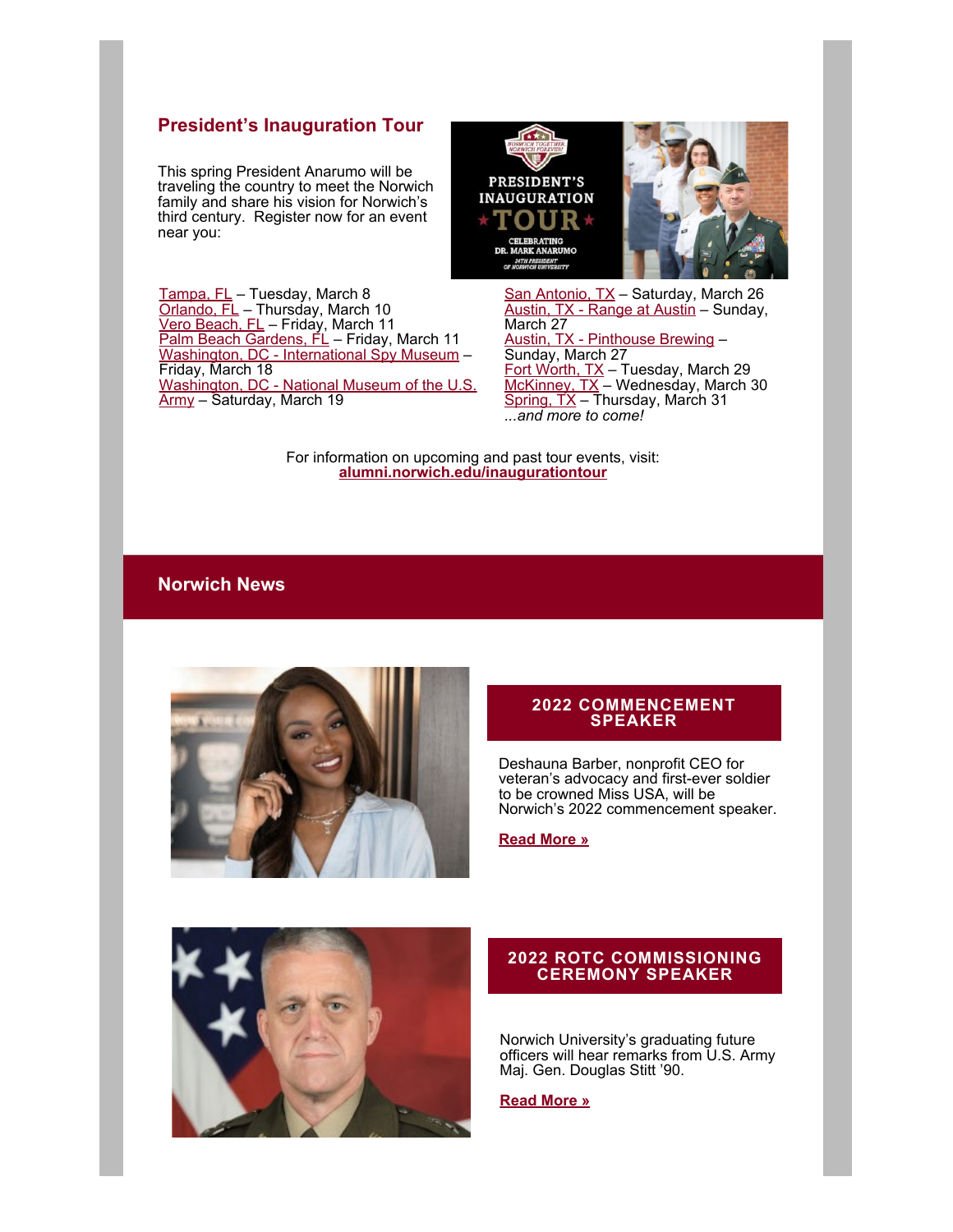

### **2022-23 REGIMENTAL COMMANDER ANNOUNCED**

#### Ryan Cranston of Trumbull, CT has

been selected to serve as the 2022-23 regimental commander, the highestranking cadet of Norwich University's Corps of Cadets.

#### **[Read More »](https://alumni.norwich.edu/page.redir?target=https%3a%2f%2fwww.norwich.edu%2fnews%2f3630-norwich-university-names-top-corps-of-cadets-leader-for-upcoming-academic-year&srcid=157788&srctid=1&erid=22454371&trid=0ca2c1df-c519-4b10-a75a-b08d4b74adae)**



#### **MEN'S & WOMEN'S NEHC CHAMPIONSHIP CUPS TO BE NAMED THE MARIANO CUP**

New England Hockey Conference [renames postseason championship](https://alumni.norwich.edu/page.redir?target=https%3a%2f%2fwww.norwich.edu%2fnews%2f3626-new-england-hockey-conference-renames-postseason-championship-cups-after-norwich-athletic-director-tony-mariano&srcid=157788&srctid=1&erid=22454371&trid=0ca2c1df-c519-4b10-a75a-b08d4b74adae) awards after Norwich Athletic Director Tony Mariano.

**On Saturday, May 7** help us honor Tony and Gail Mariano's 44 years of service to Norwich University.

**[Register for Honoring Tony & Gail](https://alumni.norwich.edu/TonyMariano?srctid=1&erid=22454371&trid=0ca2c1df-c519-4b10-a75a-b08d4b74adae) [Mariano here »](https://alumni.norwich.edu/TonyMariano?srctid=1&erid=22454371&trid=0ca2c1df-c519-4b10-a75a-b08d4b74adae)**



#### **NU LEADERSHIP EXPERT RECEIVES '22 NEW LEADERS COUNCIL FELLOWSHIP**

Dr. Pelin Kohn has received a New Leaders Council (Vermont) Fellowship for 2022. Kohn is the founding director of Norwich University's soon-to-be announced leadership center and its leadership program coordinator.

#### **[Read More »](https://alumni.norwich.edu/page.redir?target=https%3a%2f%2fwww.norwich.edu%2fnews%2f3650-norwich-university-leadership-expert-named-to-2022-new-leaders-council-fellowship&srcid=157788&srctid=1&erid=22454371&trid=0ca2c1df-c519-4b10-a75a-b08d4b74adae)**



#### **2022 NU PEACE AND WAR SUMMIT**

Join us March 21-22, 2022 for the third annual [Peace and War Summit.](https://alumni.norwich.edu/page.redir?target=https%3a%2f%2fwww.norwich.edu%2fpawc%2fevents%2f3468-2022-peace-and-war-virtual-summit&srcid=157788&srctid=1&erid=22454371&trid=0ca2c1df-c519-4b10-a75a-b08d4b74adae) This year's timely topic is "Deciphering the Russian Riddle: national interests and geopolitical competition".

#### **[Read More »](https://alumni.norwich.edu/page.redir?target=https%3a%2f%2fwww.norwich.edu%2fnews%2f3652-norwich-university-presents-deciphering-the-russian-riddle-national-interests-and-geopolitical-competitions-2022-peace-and-war-summit&srcid=157788&srctid=1&erid=22454371&trid=0ca2c1df-c519-4b10-a75a-b08d4b74adae)**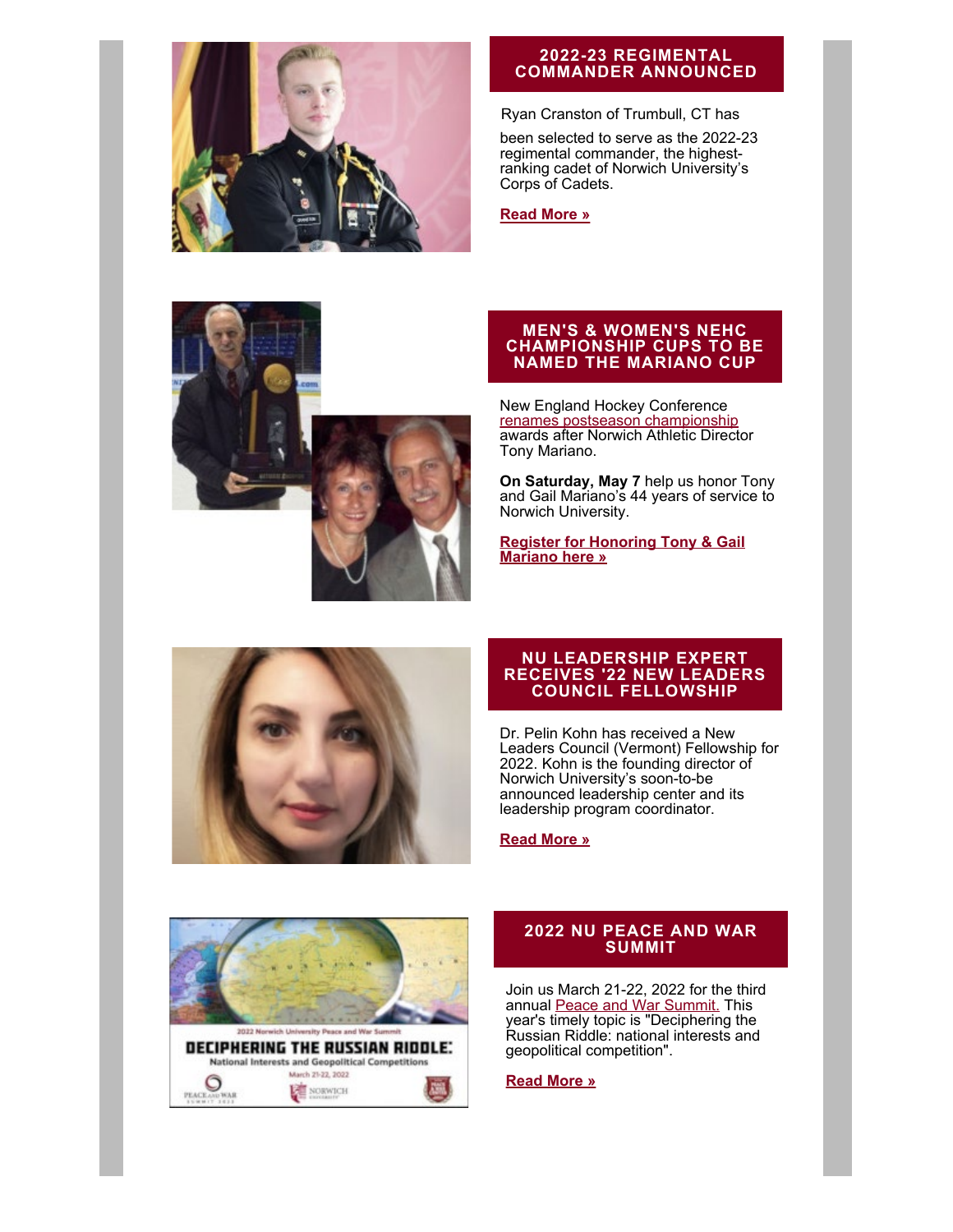



# **SPRING 2022 CAREER FAIR**

Do you want to hire a Norwich student? Join us at our Spring 2022 Career Fair!

Wednesday, March 23, 2022

**[Register Today »](https://alumni.norwich.edu/page.redir?target=https%3a%2f%2fnorwich.joinhandshake.com%2fedu%2fcareer_fairs%2f28448&srcid=157788&srctid=1&erid=22454371&trid=0ca2c1df-c519-4b10-a75a-b08d4b74adae)**

#### **2023 ROTARY PEACE FELLOWSHIP**

Norwich University invites current master's degree students, alumni, faculty, and staff to apply for the 2023 Rotary Peace Fellowship. The Rotary Peace Fellowship is designed for leaders with work experience in peace and development.

**[Learn More »](https://alumni.norwich.edu/page.redir?target=https%3a%2f%2fwww.rotary.org%2fen%2four-programs%2fpeace-fellowships&srcid=157788&srctid=1&erid=22454371&trid=0ca2c1df-c519-4b10-a75a-b08d4b74adae)**



# **ALUMNI IN THE NEWS**

See alumni who are making headlines and receiving honors.

**[Read More »](https://alumni.norwich.edu/AlumniNews?srctid=1&erid=22454371&trid=0ca2c1df-c519-4b10-a75a-b08d4b74adae)**

# **Homecoming 2022 Updates**



# **Save the Date: Homecoming – September 15-18, 2022**

Homecoming 2022 is packed with special events that pay tribute to Norwich's traditions, celebrate our alumni, and bring the Norwich Family together. This year we honor class years

ending in 2 and 7 and celebrate the Class of 1972's entry into the Old Guard! We recommend you book your lodging soon to be near your classmates and class events.

If you're celebrating a reunion you can access your class-specific webpage here: **[alumni.norwich.edu/Homecoming](https://alumni.norwich.edu/Homecoming?srctid=1&erid=22454371&trid=0ca2c1df-c519-4b10-a75a-b08d4b74adae)**.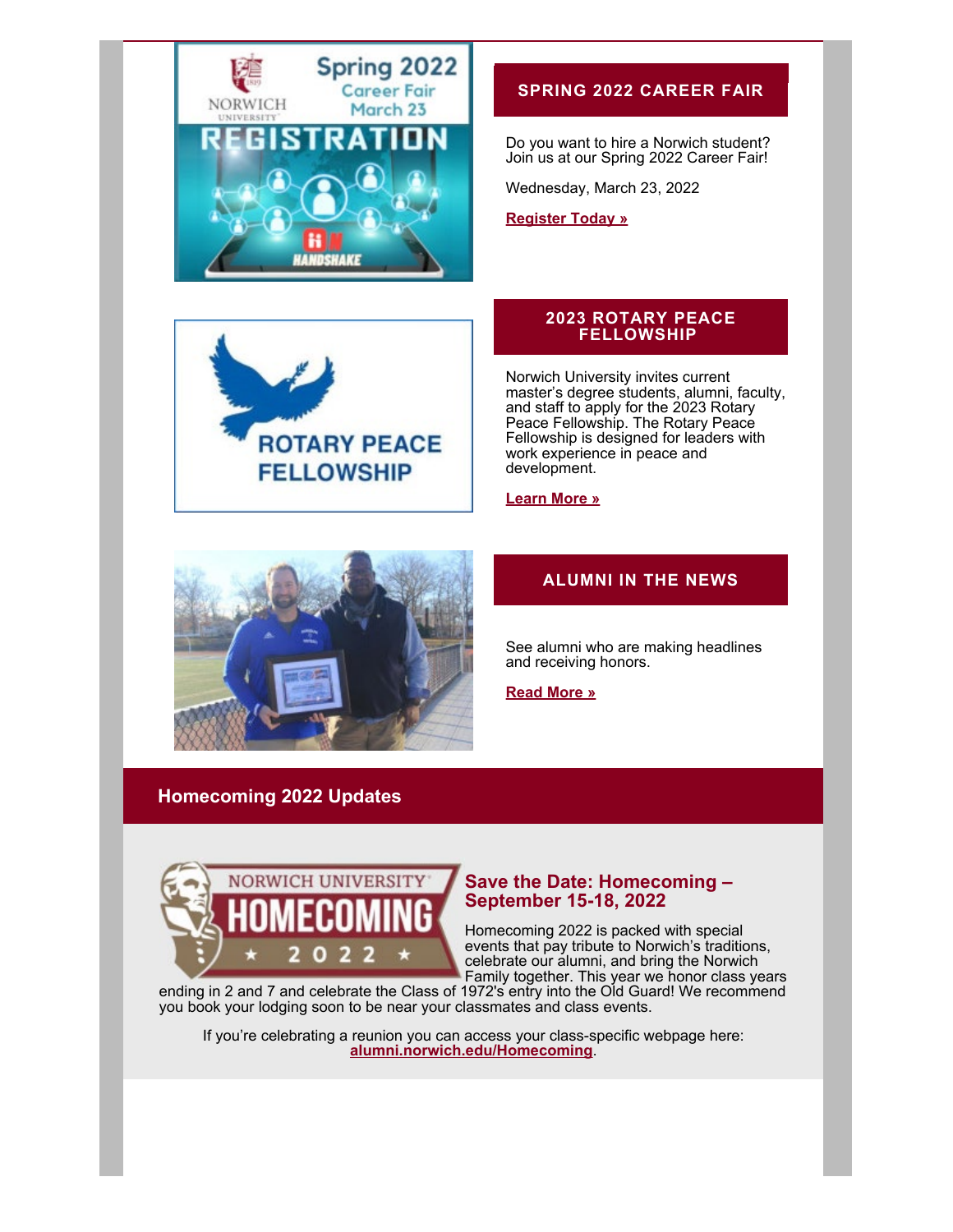# **Seeking Nominations for Homecoming Awards**

alumni with the annual [NUAA Awards](https://alumni.norwich.edu/AlumniAwards?srctid=1&erid=22454371&trid=0ca2c1df-c519-4b10-a75a-b08d4b74adae), [NU2NU](https://alumni.norwich.edu/NU2NU?srctid=1&erid=22454371&trid=0ca2c1df-c519-4b10-a75a-b08d4b74adae) [Awards](https://alumni.norwich.edu/NU2NU?srctid=1&erid=22454371&trid=0ca2c1df-c519-4b10-a75a-b08d4b74adae) and [Athletic Hall of Fame](https://alumni.norwich.edu/page.redir?target=https%3a%2f%2fwww.norwichathletics.com%2fhalloffame%2fnominationform&srcid=157788&srctid=1&erid=22454371&trid=0ca2c1df-c519-4b10-a75a-b08d4b74adae) Induction. We welcome your nominations for alumni whose class year ends in 2 and 7. Homecoming 2022 will honor distinguished

The deadline for nominations is April 1, 2022.



# **Need a Gift for Your Graduate, or for Other Upcoming Occasions?**



You can find Norwich diploma frames, flags, and even a special-edition Norwich Seiko watch available for sale on our [Merchandise page.](https://alumni.norwich.edu/Merchandise?srctid=1&erid=22454371&trid=0ca2c1df-c519-4b10-a75a-b08d4b74adae)

# **Upcoming Events**



# **Legacy of Learning: "Lessons Learned" – Part 3 in the Entrepreneurship Series**

**Date:** March 15, 2022 **Time:** 7:00 p.m. - 8:15 p.m. ET - Online

**Moderator:** Joey Mac Dizon '11, NUAA board member, former Marine, Owner, Mobile Cigar Lounge **Panelists:**

Cesar Nadar '01 – President and CEO of XCorp Solutions Joseph Roy '67 – Owner, Coastal Entrepreneurship and Innovation Institute Tyler Burke '03 and M'09 – Owner, Burke Aerospace Joshua Paille '11 - Owner, Theta Pi Woodshop

# **[See more details and to register »](https://alumni.norwich.edu/page.redir?target=https%3a%2f%2fteams.microsoft.com%2fregistration%2fVrf8NHw66k2rTVMkvALvXg%2cm1JaasDU1E-3DATk1xVoow%2cYkoKzHBhvEq0IKENaPYqvA%2cVvnS7vjnfUSKqN2oUEy02w%2cWrHscEYRF02ic2A2E5YVZQ%2cOf_jBuTyXkajq3kQZNU4oA%3fmode%3dread%26amp%3btenantId%3d34fcb756-3a7c-4dea-ab4d-5324bc02ef5e&srcid=157788&srctid=1&erid=22454371&trid=0ca2c1df-c519-4b10-a75a-b08d4b74adae)**





MAR

**[President's Inauguration Tour - Tampa](https://alumni.norwich.edu/TampaTour?srctid=1&erid=22454371&trid=0ca2c1df-c519-4b10-a75a-b08d4b74adae) Time:** 6 p.m. **Location:** The Bad Monkey, Tampa, FL



**[Norwich Networking Event - Manchester CT](https://alumni.norwich.edu/events/norwichnetworking2022CT?srctid=1&erid=22454371&trid=0ca2c1df-c519-4b10-a75a-b08d4b74adae) Time:** 6 p.m. **Location:** The Main Pub, Manchester, CT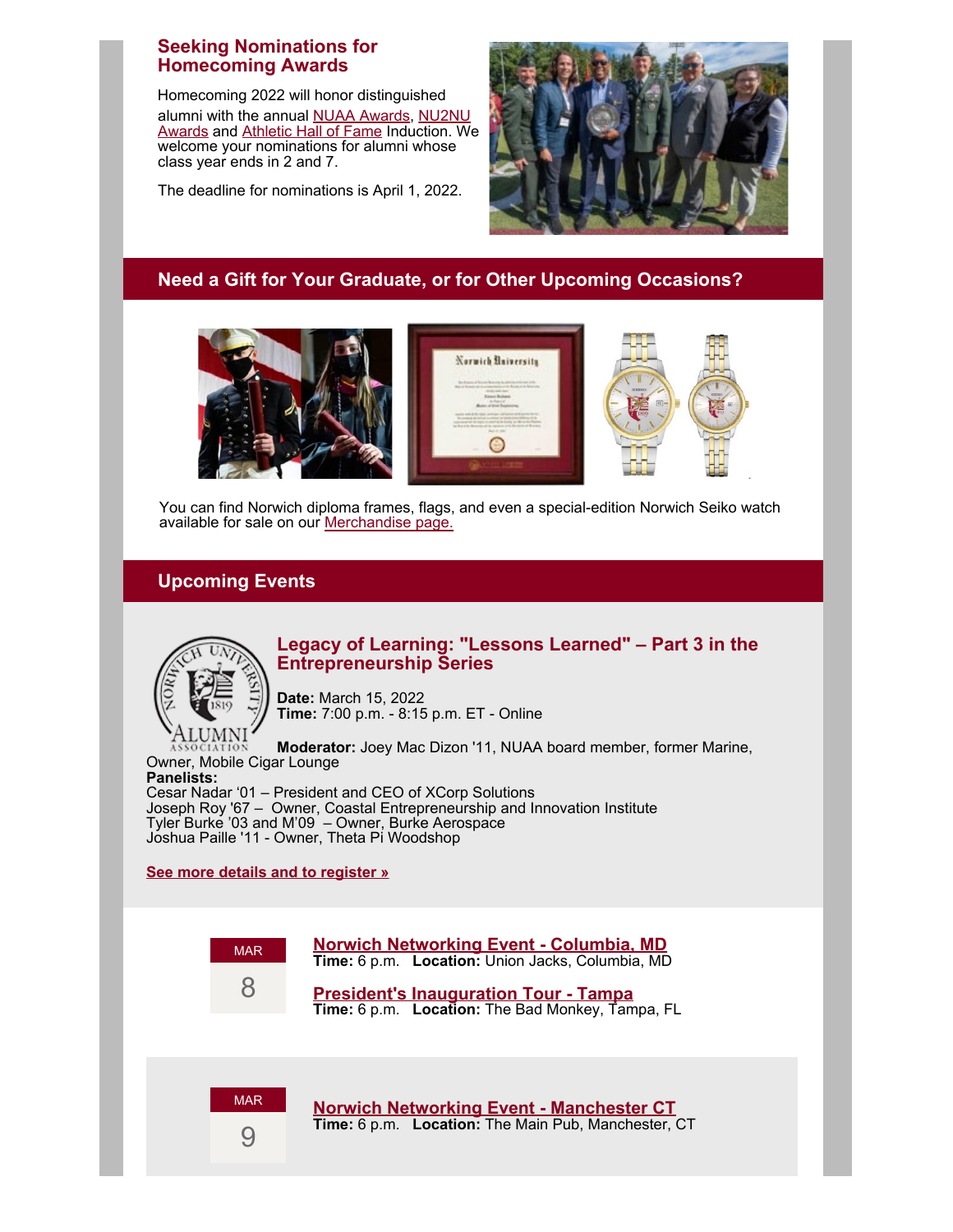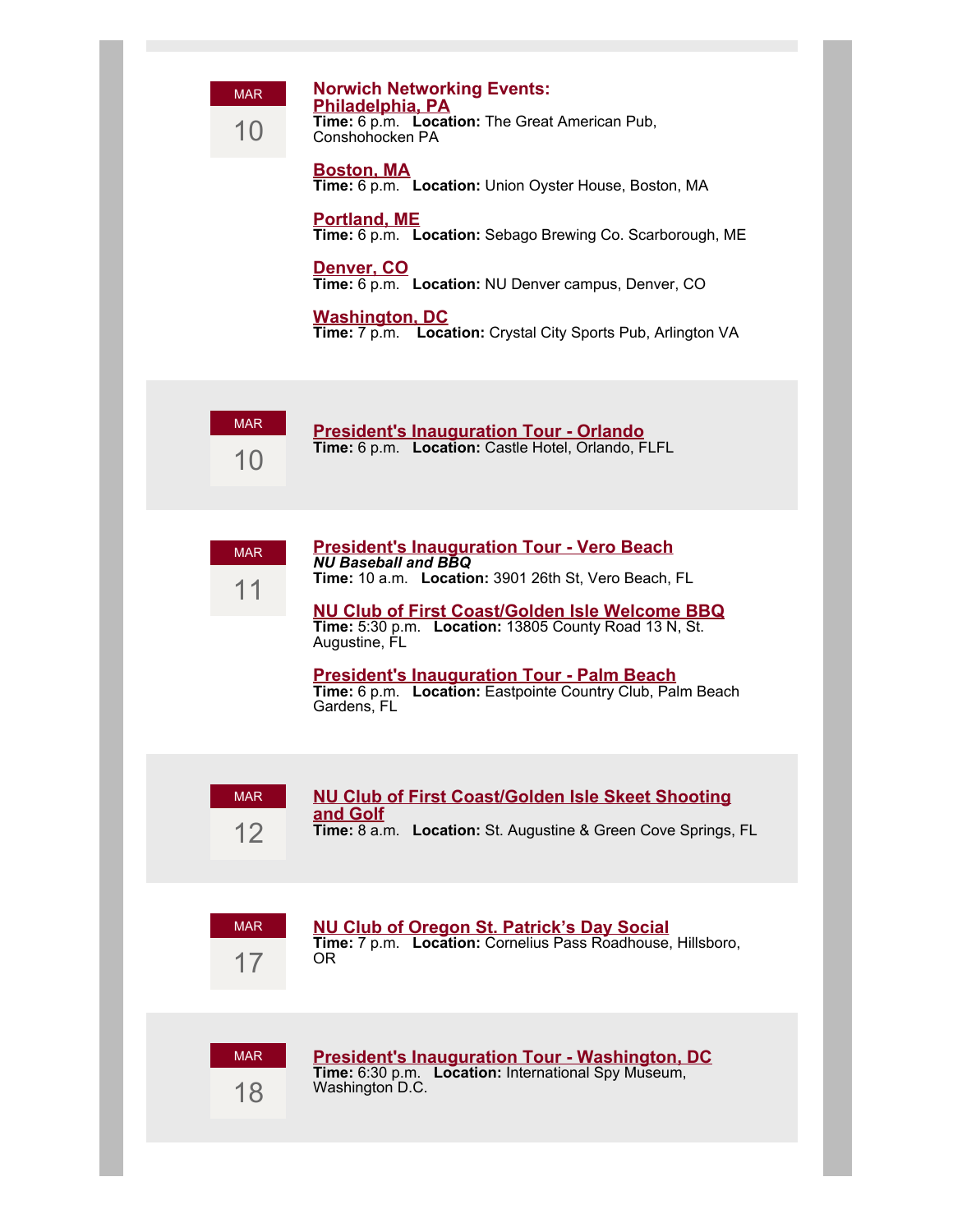| <b>MAR</b><br>19                             | President's Inauguration Tour - Washington, D.C.<br>Time: 6 p.m. Location: The National Museum of the United<br>States Army, Washington D.C.                                                            |
|----------------------------------------------|---------------------------------------------------------------------------------------------------------------------------------------------------------------------------------------------------------|
| <b>MAR</b><br>21                             | <b>3rd Annual Norwich Peace and War Summit</b><br>Deciphering the Russian Riddle: National Interests and<br><b>Geopolitical Competitions</b><br>Time: all day Location: Norwich University (and remote) |
| <b>MAR</b><br>26                             | <b>President's Inauguration Tour - San Antonio</b><br>Time: 6 p.m. Location: The Club at Sonterra, San Antonio, TX                                                                                      |
| <b>MAR</b><br>27                             | <b>NU Club of Seattle/Tacoma Quarterly Social</b><br>Time: 2 p.m. Location: 7 Seas Tacoma Brewery and Taproom,<br>Tacoma, WA                                                                            |
| <b>MAR</b><br>29                             | <b>President's Inauguration Tour - Fort Worth</b><br>Time: 6 p.m. Location: Hotel Drover, Fort Worth, TX                                                                                                |
| In Memoriam                                  |                                                                                                                                                                                                         |
|                                              | I WILL LIFT UP MINE EYES<br>UNTO THE HILLS                                                                                                                                                              |
| <b>Memorial Announcements and Obituaries</b> |                                                                                                                                                                                                         |

# **Alumni**

Class of 1951 - [Richard J. O'Dowd](https://alumni.norwich.edu/page.redir?target=https%3a%2f%2fwww.legacy.com%2fus%2fobituaries%2fname%2frichard-o-dowd-obituary%3fid%3d32741420&srcid=157788&srctid=1&erid=22454371&trid=0ca2c1df-c519-4b10-a75a-b08d4b74adae) of Strongsville, OH on 2/1/2022, father of "Mac" O'Dowd '74 and Rich '75 Class of 1951 - [Conrad D. Whitney](https://alumni.norwich.edu/page.redir?target=https%3a%2f%2fwww.sheehanhilbornbreen.com%2fmemorials%2fconrad-whitney%2f4862203%2fobituary.php&srcid=157788&srctid=1&erid=22454371&trid=0ca2c1df-c519-4b10-a75a-b08d4b74adae) of Newington, CT on 2/16/2022 Class of 1954/VC - [Kathryn B. Maynard](https://alumni.norwich.edu/page.redir?target=https%3a%2f%2fwww.legacy.com%2fus%2fobituaries%2fberkshire%2fname%2fkathryn-maynard-obituary%3fid%3d32750125&srcid=157788&srctid=1&erid=22454371&trid=0ca2c1df-c519-4b10-a75a-b08d4b74adae) of Springfield, MA on 1/29/2022, widow of George Maynard ' 64